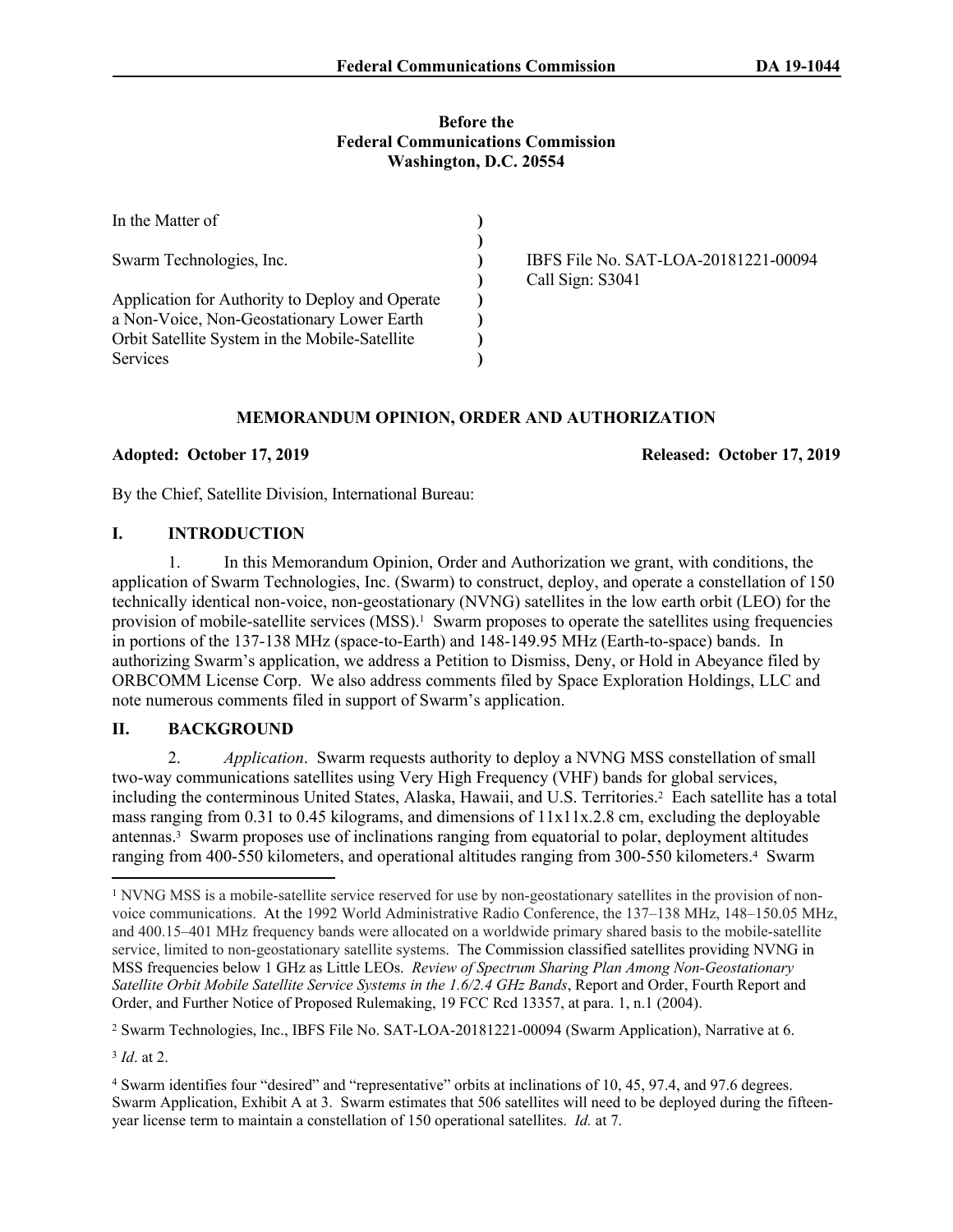proposes to operate in portions of the 137-138 MHz and 148-149.95 MHz band that are not assigned to ORBCOMM, a current NVNG MSS licensee.

3. *Responses to Public Notice*. Swarm's application was placed on public notice on March 1, 2019.<sup>5</sup> In response, ORBCOMM filed a Petition to Dismiss, Deny, or Hold in Abeyance.<sup>6</sup> ORBCOMM alleges that Swarm's proposal does not conform to the Commission's rules for NVNG MSS. In addition, ORBCOMM claims that Swarm has made no effort to coordinate its system and will interfere with ORBCOMM's system.<sup>7</sup> ORBCOMM also asserts that it has primary interference protection rights throughout the entire 148-150.05 MHz band, and therefore Swarm's claim that it will not be sharing any frequencies with ORBCOMM is erroneous.<sup>8</sup>

4. Space Exploration Holdings, LLC (SpaceX) filed comments to Swarm's application, particularly addressing concerns with Swarm's orbital debris mitigation plan.<sup>9</sup> In addition, over 20 entities filed letters in support of granting Swarm's application. These entities plan to utilize Swarm's network to provide a variety of communications services in support of agribusiness, transportation, and academic and scientific research.<sup>10</sup>

### **III. DISCUSSION**

5. After review of the record, we conclude that grant of Swarm's application, as conditioned, will serve the public interest. Below we discuss the various issues raised by Swarm's application and ORBCOMM's opposition, and conditions imposed on Swarm's authorization. Where appropriate, we defer matters pending the outcome of applicable rulemaking proceedings.

6. *137-138 MHz bands.* Under the U.S. Table of Frequency Allocations, the 137-138 MHz band is allocated for downlinks in Federal and non-Federal uses on a co-primary basis to the space operation service (space-to-Earth), meteorological satellite service (space-to-Earth), and the space research service (space-to-Earth). In addition, sub-bands of the 137-138 MHz band are also allocated to the MSS (space-to-Earth), either on a co-primary or secondary basis, in both the Federal and non-Federal Tables, but are limited to NVNG satellite systems. Swarm proposes to use frequencies in this band in conformance with the allocation.11 We note that operations in the downlink band in the MSS are subject to a number of service rules to protect NOAA meteorological satellite systems and condition Swarm's authorization accordingly.<sup>12</sup> In addition, technical information provided by Swarm in its application indicates that the power flux density on the Earth generated by downlink transmissions from one of its space stations will not exceed -175 dB(W/m2)/4kHz in frequencies below 136.9875 MHz.<sup>13</sup> We therefore impose this power-flux density limit as a condition of this grant.

7 *Id*. at 6.

8 *Id*. at ii, 9-10.

<sup>12</sup> 47 CFR § 25.259.

<sup>5</sup> *Public Notice*, Satellite Policy Branch Information, Report No. SAT-01374 (March 1, 2019).

<sup>6</sup> ORBCOMM License Corp., Petition to Dismiss, Deny, or Hold in Abeyance (filed April 1, 2019) (ORBCOMM Petition).

<sup>9</sup> Comments of Space Exploration Holdings, LLC filed April 1, 2019 (SpaceX Comments).

<sup>10</sup> *See* Letters in support filed in IBFS File No. SAT-LOA-20181221-00094 and listed in Attachment A to this Order.

<sup>11</sup> *See* Letter to Marlene Dortch, Secretary, FCC, from Edward A. Yorkgitis, Jr., Counsel for Aviation Spectrum Resources, Inc. (Oct. 7, 2019) (summary of discussions with Swarm addressing Swarm's operations in the 137.025- 137.175 MHz band and protections to adjacent band aviation safety services).

<sup>13</sup> Swarm Application, Narrative at 22.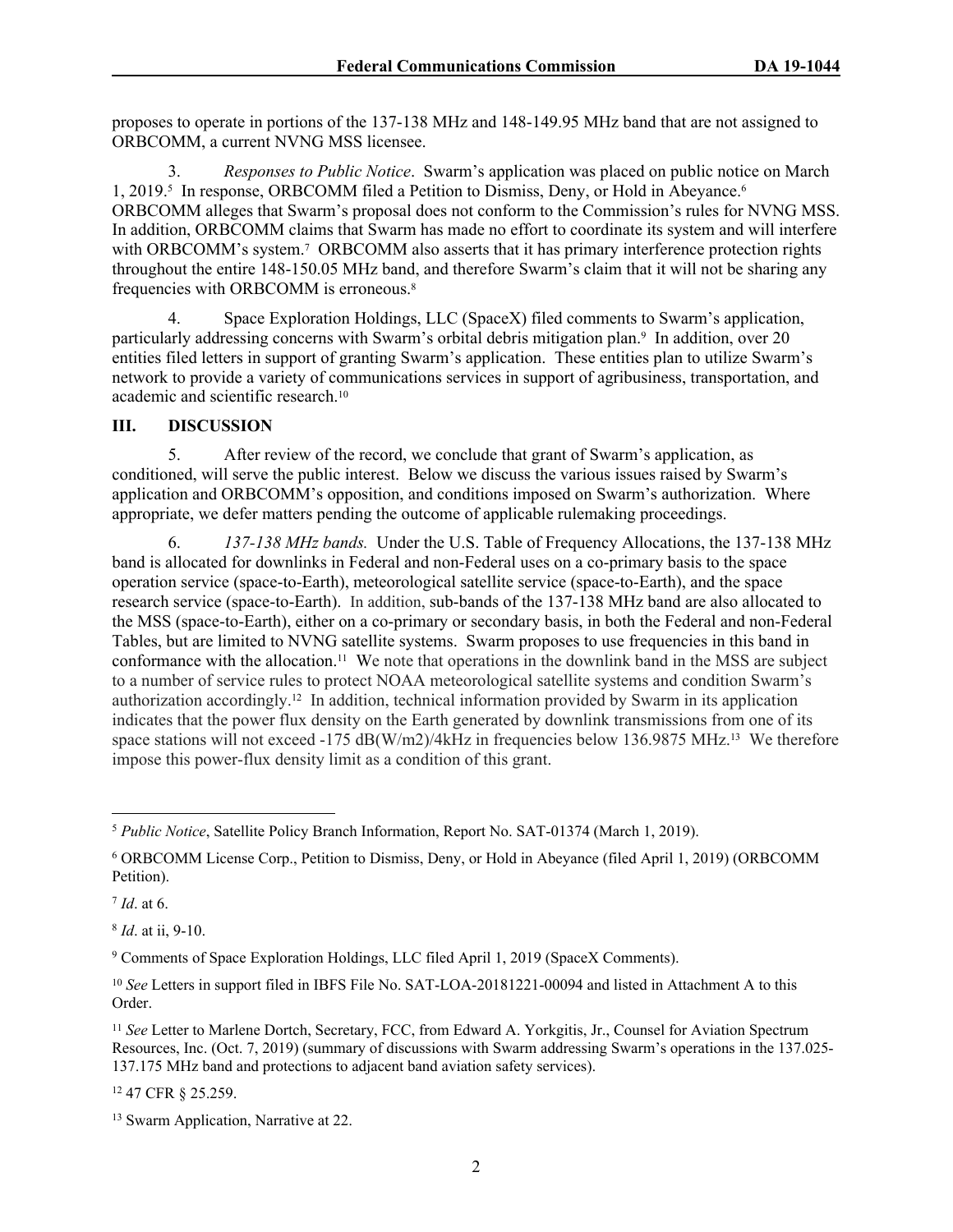7. *The 148-150.05 MHz band*. Swarm proposes to use frequencies in the 148-150.05 MHz band, which is allocated to the MSS (Earth-to-space) on a primary basis in the Federal and non-Federal Tables and is also limited to NVNG satellite systems. The 148-149.9 MHz frequency band is allocated by footnote to the space operation service (Earth-to-space) on a co-primary basis in the Federal and non-Federal Tables.14 The 148-149.9 MHz frequency band is also allocated to the fixed service (FS) and mobile service (MS) on a co-primary basis for Federal use.15 The 149.9-150.05 MHz band is also allocated to the radionavigation-satellite service (RNSS) on a co-primary basis in the Federal and non-Federal Tables.<sup>16</sup>

8. ORBCOMM filed a Petition to Dismiss, Deny, or Hold in Abeyance Swarm's application.<sup>17</sup> In considering the issues raised by ORBCOMM, it is beneficial to review the initial Little LEO licensing process pursuant to which ORBCOMM received its license. In 1997 and 1998, the 137- 138 MHz and 148-150.05 MHz bands were part of a series of processing rounds and rulemaking actions, which resulted in the grant of several licenses for the provision of MSS in these bands.<sup>18</sup> Originally, the Commission issued three satellite system licenses.<sup>19</sup> Later, the Commission concluded that there was sufficient spectrum available to authorize additional Little LEO systems. As a result of the second processing round, there were five participants, including ORBCOMM, that agreed to a sharing plan using specific sharing techniques and interference avoidance technologies. In subsequent years, all the Little LEO licensees either lost or surrendered their licenses, except ORBCOMM. ORBCOMM has been operating since 2007.<sup>20</sup> ORBCOMM's authorization was modified several times and at present, it is authorized to operate in specific sub-bands in the 137-138 MHz and 148-150.05 MHz bands on a primary basis.<sup>21</sup> ORBCOMM was also granted authority to operate throughout the 137-138 MHz and 148-150.05 MHz frequency bands until commencement of operations by another U.S.-licensed NVNG MSS system.<sup>22</sup> To date, no other NVNG MSS systems have operated in these frequency bands under part 25 rules,

<sup>&</sup>lt;sup>14</sup> Under an international footnote, space operation service operations in the 148-149.9 MHz band are subject to agreement obtained under No. 9.21 of the ITU Radio Regulations. The bandwidth of any individual transmission shall not exceed  $\pm 25$  kHz.

<sup>15</sup> Under an international footnote, MSS operations in the 148-149.9 MHz band must be coordinated under No. 9.11A of the ITU Radio Regulations and use of the band by the MSS shall not constrain the development and use of the fixed, mobile and space operation services in this band.

<sup>16</sup> Under an international footnote, MSS operations in the 149.9-150.05 MHz band must be coordinated under No. 9.11A of the ITU Radio Regulations and use of the band by the MSS shall not constrain the development and use of the band by the radionavigation satellite-service.

<sup>&</sup>lt;sup>17</sup> ORBCOMM states that if the Commission does not deny or dismiss Swarm's application, it should hold the application in abeyance until Swarm amends the application to demonstrate compliance with the Commission's requirements for NVNG MSS applicants. ORBCOMM Petition at 12.

<sup>18</sup> For an overview, *see [Amendment of Part 25 of the Commission's Rules to Establish Rules and Policies Pertaining](https://1.next.westlaw.com/Link/Document/FullText?findType=Y&serNum=1997264529&pubNum=0004493&originatingDoc=I17d675c5443b11e8a7a8babcb3077f93&refType=CA&originationContext=document&transitionType=DocumentItem&contextData=(sc.Search))  [to the Second Processing Round of the Non-Voice, Non-Geostationary Mobile Satellite Service,](https://1.next.westlaw.com/Link/Document/FullText?findType=Y&serNum=1997264529&pubNum=0004493&originatingDoc=I17d675c5443b11e8a7a8babcb3077f93&refType=CA&originationContext=document&transitionType=DocumentItem&contextData=(sc.Search))* Report and Order, [13 FCC Rcd 9111 \(1997\)](https://1.next.westlaw.com/Link/Document/FullText?findType=Y&serNum=1997264529&pubNum=0004493&originatingDoc=I17d675c5443b11e8a7a8babcb3077f93&refType=CA&originationContext=document&transitionType=DocumentItem&contextData=(sc.Search)) (*Second Processing Round Order*).

<sup>19</sup> *See Orbital Communications, Corp*., Order and Authorization, 9 FCC Rcd 6476 (Int'l Bur. 1994); Starsys Global Positioning, Inc., Order and Authorization, 11 FCC Rcd 1237 (Int'l Bur. 1995); and *Volunteers in Technical Assistance*, Order and Authorization, 11 FCC Rcd 1358 (Int'l Bur. 1995).

<sup>20</sup> *Applications by ORBCOMM License Corp.*[, Order and Authorization, 23 FCC Rcd 4804 \(IB, OET](https://1.next.westlaw.com/Link/Document/FullText?findType=Y&serNum=2015553869&pubNum=0004493&originatingDoc=I17d675c5443b11e8a7a8babcb3077f93&refType=CA&originationContext=document&transitionType=DocumentItem&contextData=(sc.Search))  [2008\)](https://1.next.westlaw.com/Link/Document/FullText?findType=Y&serNum=2015553869&pubNum=0004493&originatingDoc=I17d675c5443b11e8a7a8babcb3077f93&refType=CA&originationContext=document&transitionType=DocumentItem&contextData=(sc.Search)) (*ORBCOMM 2008 Order*).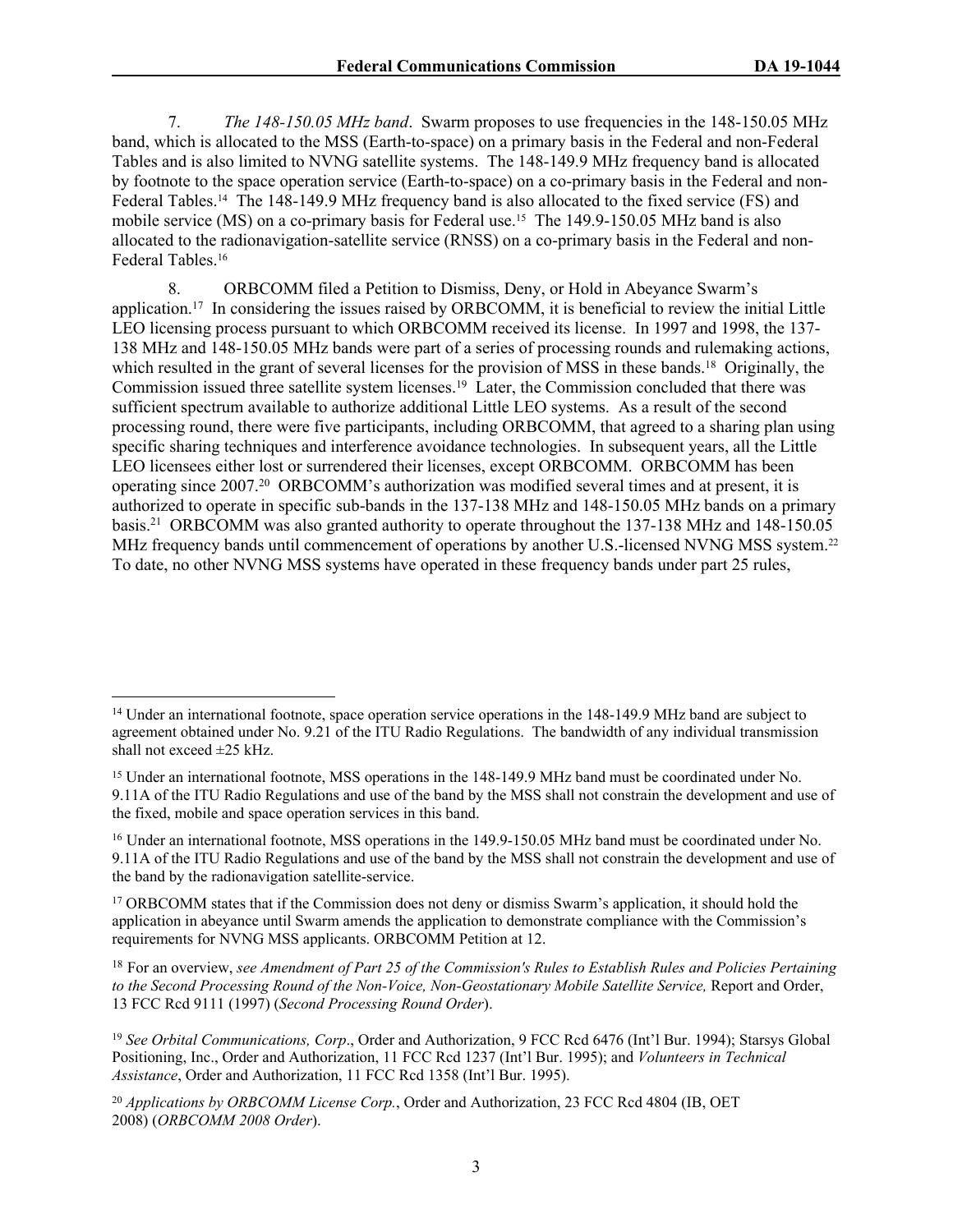although a handful of applications for experimental licenses, including from Swarm, have been submitted in these frequency bands.<sup>23</sup>

9. ORBCOMM does not object to Swarm's proposed use of downlink frequencies in the 137-138 MHz band. It maintains, however, that ORBCOMM was granted primary interference protection rights throughout the entire 148-150.05 MHz uplink band.24 ORBCOMM states that Swarm does not comply with the requirements for all NVNG MSS licensees to incorporate specific co-frequency spectrum sharing technologies and techniques in their respective satellite systems, as proposed by the applicants and adopted by the Commission in the *Second Processing Round Order*. <sup>25</sup> ORBCOMM states that Swarm failed to demonstrate how it would comply with these "long established spectrum sharing requirements."<sup>26</sup>

10. ORBCOMM also states that Commission rules specifically address coordination between incumbents and new licensees. ORBCOMM asserts that Swarm has made no effort to contact ORBCOMM to coordinate the Swarm system. as required by the Commission's rules. ORBCOMM states that Swarm's claim that it will not share frequencies, and therefore not interfere with ORBCOMM's system, is erroneous.<sup>27</sup> In addition, ORBCOMM claims that Swarm's proposed system does not comply with interservice co-primary sharing requirements, specifically noting Footnote US323 to the U.S. Table of Frequency Allocations.<sup>28</sup>

11. In its response, Swarm reiterates that it has applied to use only those sub-bands where ORBCOMM has secondary rights, not those portions of the 148-150.05 MHz band where ORBCOMM is assigned on a primary basis.29 Consequently, ORBCOMM has no basis to claim interference protection rights across the entire band, or require that Swarm use a particular interference avoidance technology that was developed for systems in the second processing round, over 25 years ago.30 Instead, Swarm states it should be able to determine the technologies that work best for its system and utilize the

(Continued from previous page)

<sup>21</sup> *See ORBCOMM 2008 Order*, [23 FCC Rcd at 4812-13](https://1.next.westlaw.com/Link/Document/FullText?findType=Y&serNum=2015553869&pubNum=0004493&originatingDoc=I17d675c5443b11e8a7a8babcb3077f93&refType=CA&fi=co_pp_sp_4493_4812&originationContext=document&transitionType=DocumentItem&contextData=(sc.Search)#co_pp_sp_4493_4812); ORBCOMM License Corp*.*, SAT-MOD-20111021-00207, SAT-AMD-20130212-00020, and SAT-AMD-20151223-00087 (partial grant of Apr. 25, 2013 and partial grant of Dec. 17, 2015).

<sup>22</sup> *ORBCOMM 2008 Order*, 23 FCC Rcd at 4808.

<sup>23</sup> *See e.g.,* Swarm Technologies, File No. 0158-EX-CN-2019 Granted July 19, 2019.

<sup>24</sup> ORBCOMM Petition at 9.

<sup>25</sup> *Id*. In adopting a spectrum sharing plan in the *Second Processing Round Order*, the Commission utilized defined "Systems" based on the needs of several new applicants and the incumbent licensees, including ORBCOMM. Specifically, the Commission stated that one new Little LEO applicant could operate a system (System 1) in the 148-150.05 MHz (uplink) band, and the 137-137.025 MHz, 400.15-400.505 MHz and 400.645-401 MHz (downlink) bands. A second new Little LEO applicant could operate a system ("System 2") in the 148-150.05 MHz (uplink) and the 400.15-401 MHz and 137-138 MHz (downlink) bands. The spectrum available to Systems 1 and 2 would be used most efficiently with FDMA/TDMA transmission techniques. A third new Little LEO applicant could operate a system ("System 3") in the 148-148.905 MHz (uplink) and the 137.0725-137.9275 MHz (downlink) spectrum using a spread spectrum system to accommodate NOAA. Further, the Commission anticipated that ORBCOMM would operate in accordance with DCAAS/FDMA transmission techniques to minimize interference among its system, System 1 and System 2. *Second Processing Round Order*, 13 FCC Rcd at 9135.

<sup>26</sup> ORBCOMM Petition at 4.

<sup>27</sup> *Id.* at 3.

<sup>28</sup> 47 CFR § 2.106, Footnote US323, providing in part that "individual mobile earth stations in the band that do not avoid frequencies actively being used by the fixed and mobile services shall not exceed a power density of - 16dBW/4 kHz and shall transmit no more than 0.25% of the time during any 15-minute period.

<sup>29</sup> Swarm Technologies Inc., Consolidated Opposition and Response filed April 15, 2019 (Swarm Consolidated Response) at 2.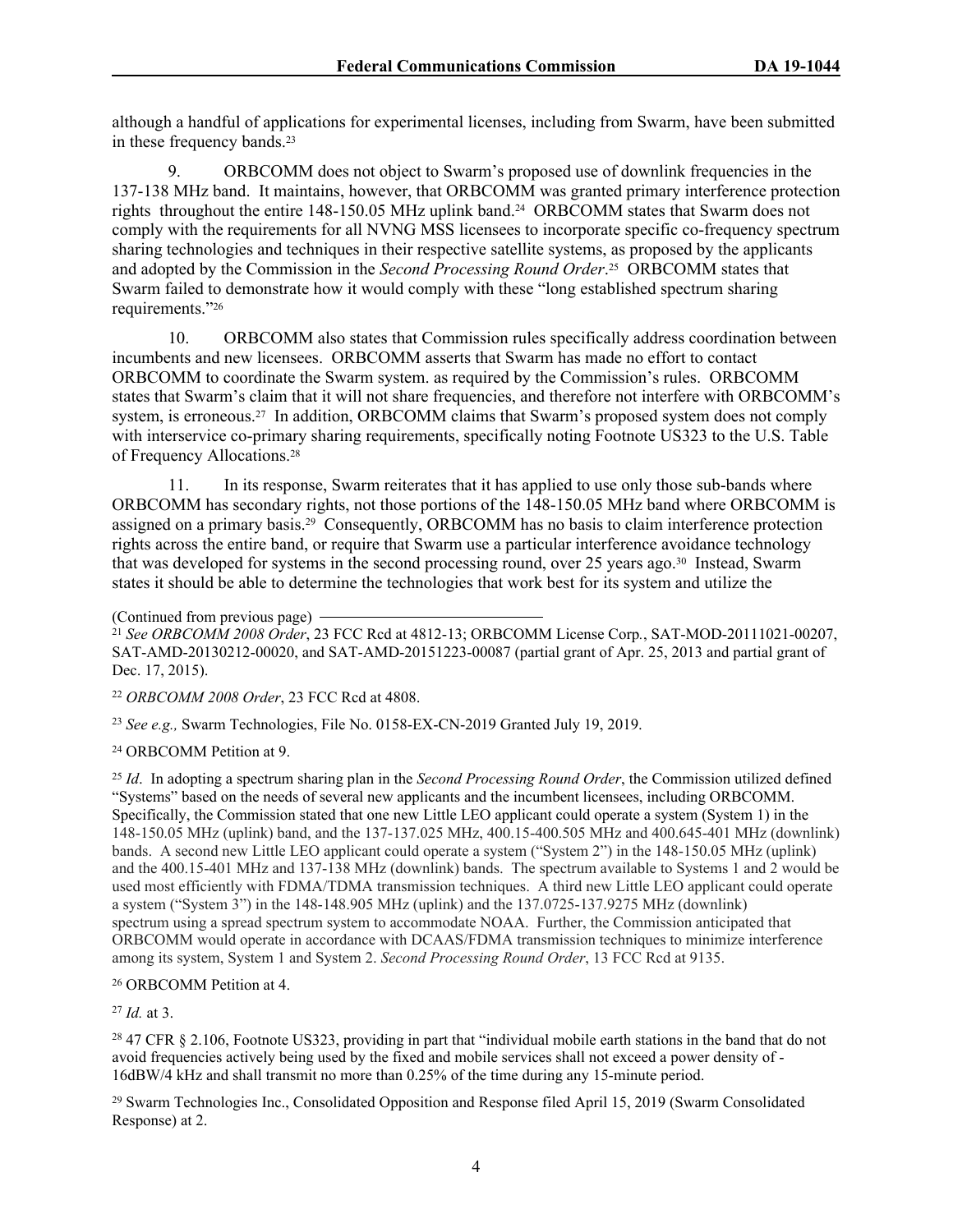advancements in satellite technology. Swarm asserts that ORBCOMM's claims essentially expand its rights to use the entire 148-150 MHz band, effectively modifying its authorization without an application process. Instead, argues Swarm, ORBCOMM must vacate frequencies that it was not assigned on a primary basis.31 Swarm also responds that ORBCOMM's concerns regarding Swarm's compliance with Footnote US323 are premature, and that it will address its earth stations' compliance with the Commission's rules when it applies for the ground segment of its network.32 We agree with Swarm and will address its compliance with Footnote US323 in the context of its earth station applications. Nonetheless, we include a condition in this authorization requiring Swarm's transmit earth station operations to comply with the Footnote US323.

12. In the *Second Processing Round Order* the Commission designated specific sub-bands for use among the applicants in the 148-150.05 MHz band.33 ORBCOMM was subsequently authorized to modify its system by adding "System 1" frequencies.34 The Commission also, to put otherwise vacant frequencies to use, allowed ORBCOMM to use frequencies other than its primary assignments on a nonharmful interference basis with respect to other lawful operations.<sup>35</sup> The Commission stated that "[u]pon commencement of operations by another U.S.-licensed Little LEO system ORBCOMM may operate only in its primary assigned frequency bands…."36 In these statements, the Commission made clear that ORBCOMM does not have exclusive rights to the entire 148-150.05 MHz band and that, upon the commencement of operations by a qualified licensee, ORBCOMM must limit operations to its primary assigned bands consistent with the plan adopted in the *Second Processing Round Order.*37 Swarm has not requested use of any of the bands assigned to ORBCOMM on a primary basis vis-à-vis other MSS systems. Consequently, we disagree with ORBCOMM's assertion that Swarm is disregarding ORBCOMM's spectrum rights.

13. We also find unconvincing ORBCOMM's claims that Swarm's application should be denied because it does not comply with the sharing schemes and technologies developed in the *Second Processing Round Order*. <sup>38</sup> In that Order, the Commission stated that with appropriate transmission

<sup>31</sup> *Id*. at 11.

<sup>32</sup> *Id*. at 18.

<sup>33</sup> *Second Processing Round Order*, 13 FCC Rcd at 9132. It also stated that the objective in the *Second Processing Round Order* was to foster an environment that promotes competition through new entry… and to produce new and innovative Little LEO service offerings to the public. *Id.* at 9117.

<sup>34</sup> ORBCOMM 2008 Order, 23 FCC Rcd at 4807.

<sup>35</sup> *Id.* at 4808. Operators using spectrum on a secondary basis may not cause harmful interference to or claim protection from harmful interference caused by operations on a primary basis.

<sup>36</sup> *Id*. Specifically, the Commission authorized operations in the 148-148.25 MHz, 148.75-148.855 MHz, and 148.905-149.9 MHz uplink frequency bands, and the 137.175-137.3275 MHz, 137.4225-137.4725 MHz, 137.535- 137.585 MHz, 137.650-137.750 MHz and 137.7875-137.8125 MHz downlink frequency bands and additional frequency bands described as "System 1" in the *Second Processing Round Order,* generally including the 148- 148.25 MHz, 148.75-148.855 MHz, 148.905-149.81, and 150.05 MHz uplink frequency bands, and the 137-137.025 MHz, and 400.15-400.505, and 400.645-401 MHz downlink frequency bands, on a primary basis. Operations on other frequencies in the 137-138 MHz and 148-150.05 MHz bands are "authorized subject to ORBCOMM Licensee Corp. operating using only frequency bands assigned to it on a primary basis, consistent with the spectrum sharing plan adopted by the Commission in that *Report and Order*, upon commencement of operations by another U.S. licensed non-voice, non-geostationary mobile satellite system." *Id*. at 4812.

<sup>37</sup> *Id*.

<sup>38</sup> ORBCOMM Petition at 8; *see also* Letter from Walter H. Sonnenfeldt, Regulatory Counsel, ORBCOMM License Corp., to Marlene H. Dortch, Secretary, FCC, (July 1, 2019) (ORBCOMM July 2019 *Ex Parte* Letter) (arguing that (continued….)

<sup>(</sup>Continued from previous page) <sup>30</sup> *Id*. at 10.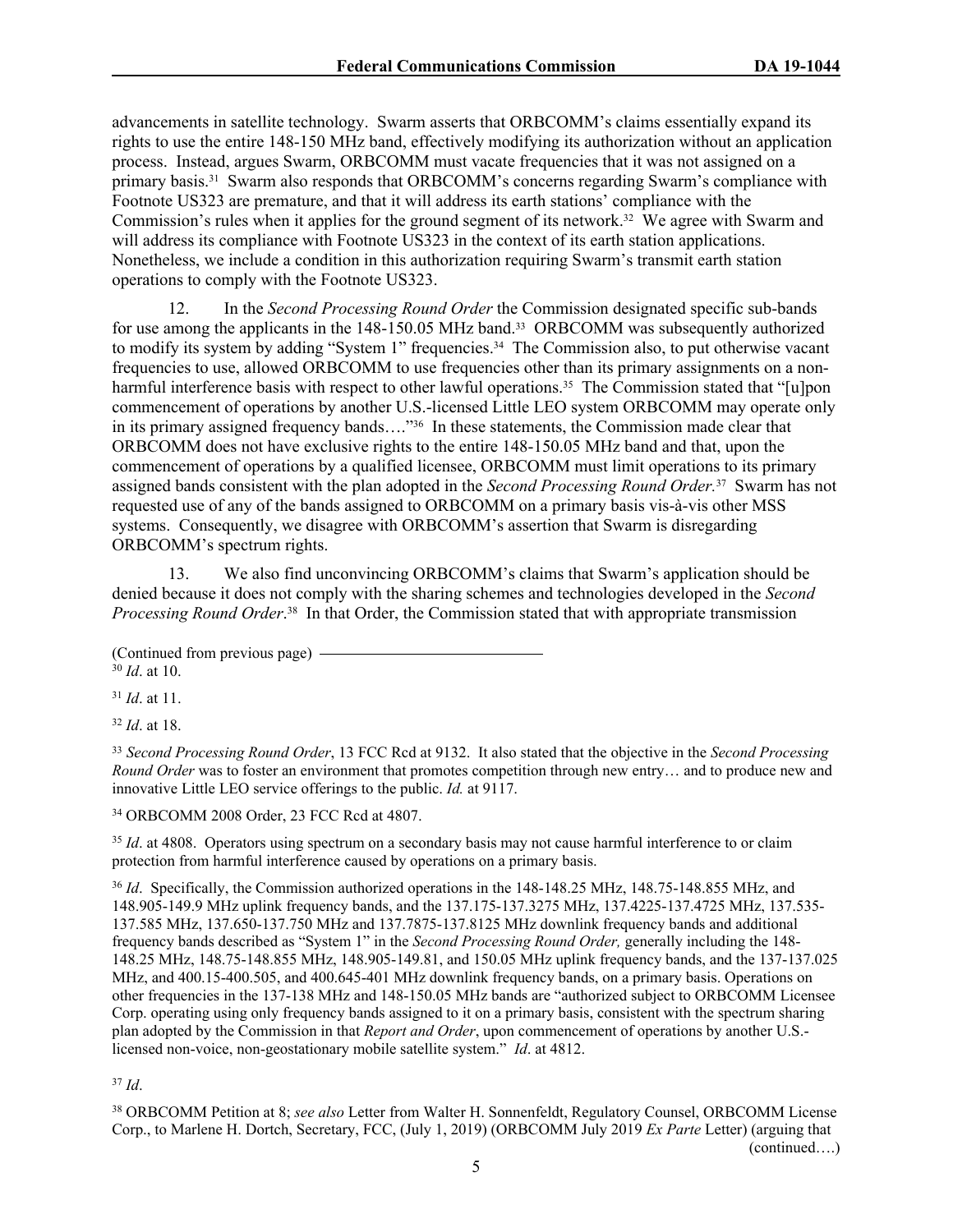techniques, coordination, and time sharing, there was sufficient spectrum to issue five licenses. The Commission recognized that allowing the applicants to develop a spectrum sharing plan would promote competition and a more efficient use of the spectrum.<sup>39</sup>

14. Accordingly, the Commission adopted the plan agreed to by the parties that accommodated three new Little LEO systems and allowed two existing licensees, including ORBCOMM, to expand their systems. Importantly the Commission noted that the licensing scheme and service rules it was adopting were "applicable to *second processing* round Little LEO licensees."<sup>40</sup> The applicants were directed to amend their applications to comply with the plan and rules adopted by the Commission, and their authorizations were granted consistent with the plan.41 ORBCOMM, however, interprets the Commission's adoption of the plan as applying to any licensee seeking to use NVNG MSS frequencies regardless of the time of licensing.42 We disagree. We do not expect or require a NVNG MSS system that did not participate in the sharing plan, mutually agreed to by the second-round applicants, to be bound by the plan that in any case was intended to apply to a processing round closed more than 20 years ago.43 Thus, Swarm is not required to incorporate any particular sharing technique agreed to in the second processing round for its proposed operations.

15. *SpaceX comments*. SpaceX requests that Swarm be required to provide a more detailed risk analysis as it understated the orbital debris risk posed by its constellation.44 SpaceX identifies several shortcomings, including that Swarm failed to account for antenna size in its calculations. SpaceX also maintains that Swarm's system poses a risk to the International Space Station (ISS). It states that Swarm should be required to coordinate with NASA, and to incorporate technologies to guarantee it can avoid the ISS. Finally, SpaceX comments that any authorization should be conditioned to conform with any rules adopted in the Commission's orbital debris proceeding.45 In response, Swarm submitted supplemental materials to address these concerns, including an analysis accounting for deployed antennas.46 Swarm also committed to comply with future rulemakings, and to coordinate operations with the ISS and other approved operators.<sup>47</sup> We find that Swarm has taken the appropriate steps to address

(Continued from previous page)

<sup>40</sup> *Id*. at 9117 (emphasis added) and 9122 ("We remind the applicants that this Report and Order adopts a licensing scheme and service rules that will be applicable to second processing round Little LEO licenses.").

<sup>41</sup> *See e.g*., *LEO One USA Corporation*, Order and Authorization, 13 FCC Rcd 2801 (Int'l Bur. 1998) ("LEO One is authorized … to provide mobile satellite service … in accordance with the frequency bands designated for System 1 in the spectrum sharing plan adopted in the [Second Processing Round Order]").

<sup>42</sup> ORBCOMM Petition at 9; ORBCOMM July 2019 *Ex Parte* Letter at 2.

<sup>43</sup> The rules adopted in the *Second Round Processing Order* did not include the specific details of the sharing mechanisms agreed for the various Systems. The only element of these sharing mechanisms incorporated in the rules was section 25.142(e). However, this section was subsequently deleted as obsolete. *Comprehensive Review of Licensing & Operating Rules for Satellite Services*, Report and Order, 28 FCC Rcd 12403, 12451–52 (2013).

<sup>44</sup> SpaceX Comments at 3.

<sup>45</sup> *Id*. at 5.

ORBCOMM is not required to vacate spectrum to accommodate Swarm's proposed narrowband FDMA satellite system).

<sup>39</sup> *Second Round Processing Order*, 13 FCC Rcd at 9118.

<sup>46</sup> Swarm Consolidated Response at 24, and Appendix A.

<sup>47</sup> Swarm Consolidated Response at 30.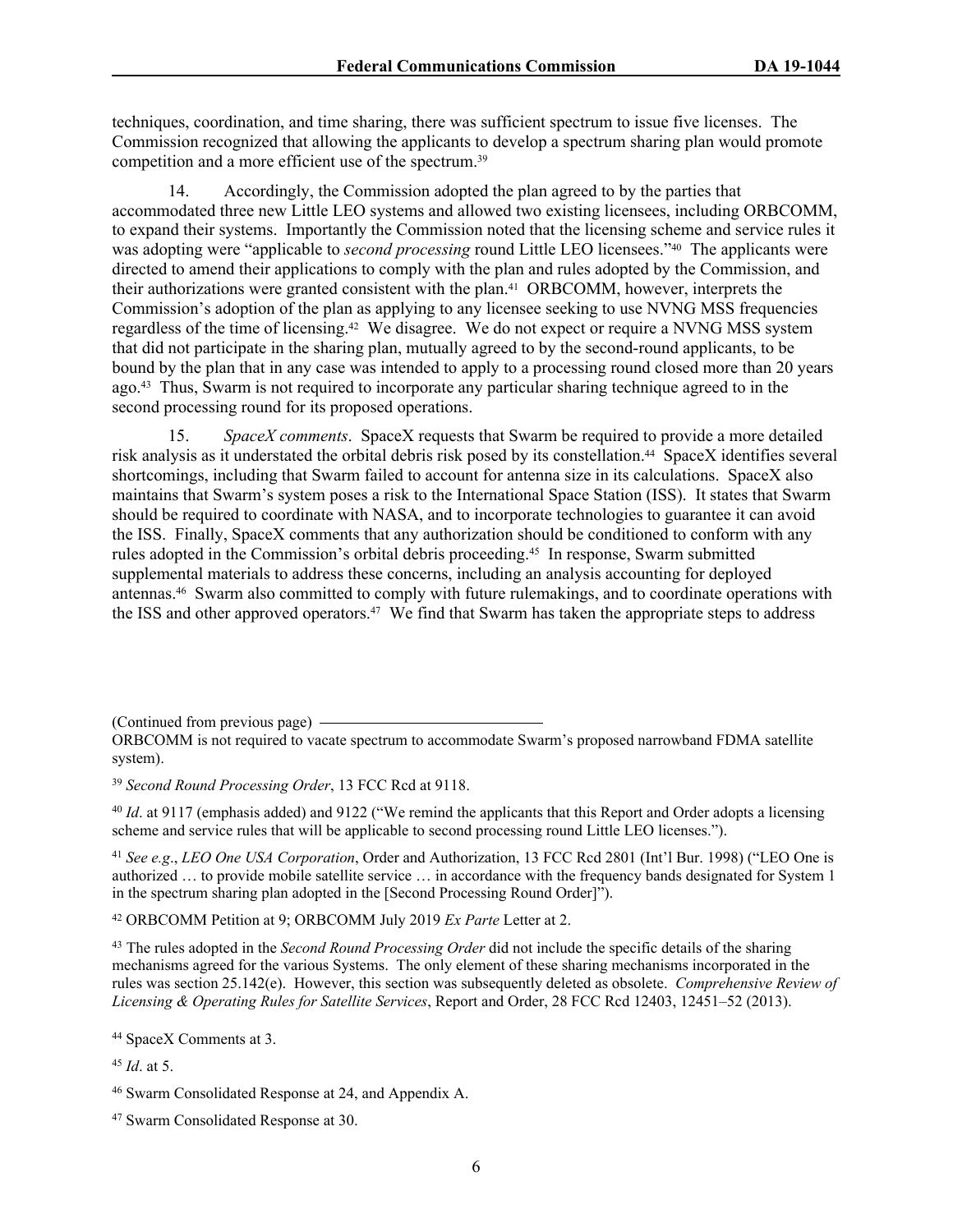SpaceX's concerns, and condition Swarm's application on compliance with the outcome of the Commission' Orbital Debris proceeding.<sup>48</sup>

16. *Waiver.* As part of its application, Swarm seeks waivers of the Commission's processing round procedure set forth in section 25.157 of the Commission's rules. 49 The Commission may waive any rule for good cause shown.<sup>50</sup> Waiver is appropriate if special circumstances warrant a deviation from the general rule and such a deviation will serve the public interest.<sup>51</sup> We find good cause to grant Swarm's request. To accommodate multiple NGSO systems, which generally cannot operate on shared spectrum, the processing round procedure employs frequency band segmentation to assign spectrum among operators. The purpose of the processing round procedure is to prevent one applicant from unreasonably precluding additional entry by other operators in the requested frequency band.<sup>52</sup> Swarm states it is only using a fraction of the spectrum allocated for Little LEO NVNG services and there will be ample spectrum for another entrant.<sup>53</sup> Currently, there are four other NVNG MSS applications on file and none of those include proposals to use the frequencies requested by Swarm.54 Swarm also states that after the prior processing rounds, NVNG MSS spectrum was made available on a first-come, first-served basis.<sup>55</sup> ORBCOMM opposes Swarm's request for a waiver of processing round rules stating that circumstances have changed since its license modification was granted on a first-come, first-served basis in 2007, when there was little likelihood of additional applicants.<sup>56</sup>

17. The Commission has granted several waivers of the processing round rules for NGSO satellites, including small satellites.<sup>57</sup> Swarm has stated that while it uses a Carrier-Sense Multiple Access (CSMA) protocol it is also capable of sharing channels using TDMA, and geographic sharing. In sum, Swarm asserts that its system is capable of sharing with future networks in a variety of ways.<sup>58</sup> To the extent that authorizing Swarm to operate in certain sub-bands of the NVNG MSS spectrum does not preclude other NVNG MSS systems from operating in these bands, we grant Swarm's request for a waiver. We note, however, that granting Swarm's application before any possible future applications for

<sup>49</sup> 47 CFR § 25.157.

<sup>50</sup> 47 CFR § 1.3.

<sup>51</sup> *Northeast Cellular Tel. Co. v. FCC*, 897 F.2d 1164 (D.C. Cir. 1990).

<sup>52</sup> *See [Update to Parts 2 and 25 Concerning Non-Geostationary, Fixed-Satellite Service Systems and Related](https://1.next.westlaw.com/Link/Document/FullText?findType=Y&serNum=2042762251&pubNum=0004493&originatingDoc=I50c568ce6b5f11e9ab27b3103407982a&refType=CA&fi=co_pp_sp_4493_7829&originationContext=document&transitionType=DocumentItem&contextData=(sc.Search)#co_pp_sp_4493_7829)  Matters*[, Report and Order and Further Notice of Proposed Rulemaking, 32 FCC Rcd 7809, 7829 \(2017\)](https://1.next.westlaw.com/Link/Document/FullText?findType=Y&serNum=2042762251&pubNum=0004493&originatingDoc=I50c568ce6b5f11e9ab27b3103407982a&refType=CA&fi=co_pp_sp_4493_7829&originationContext=document&transitionType=DocumentItem&contextData=(sc.Search)#co_pp_sp_4493_7829) ("The purpose of the recent processing rounds was to establish a sharing environment among NGSO systems, to provide a measure of certainty in lieu of adopting an open-ended requirement to accommodate all future applicants.").

<sup>53</sup> *Ex Parte* Letter to Marlene H. Dortch, Secretary, FCC, from Kalpak Gude, General Counsel, Swarm Technologies, Inc., at 2 (May 17, 2019) (Swarm May 17 Letter).

<sup>54</sup> *See* Hiber Inc., IBFS File No. SAT-PDR-20180910-00069, and Myriota Pty Ltd., IBFS File No. SAT-PDR-20190328-00020, requesting U.S. market access for NVNG MSS operations in the 399.9-400.05 MHz and 400.15- 401 MHz bands, and Spire Global, Inc, IBFS File Nos. SAT-PDR-20190321-00018 and SAT-LOA-20151123- 00078, proposing operations in the 399.9-400.05 MHz band.

<sup>55</sup> *See* Policy Branch Information, Actions Taken, 20 FCC Rcd 20273 (2005). "The [NVNG MSS] spectrum formerly licensed to VITA is now available to new applicants. Applications for this spectrum will processed under the first-come, first served procedure…"; *see also* Policy Branch Information, Spectrum Available, 19 FCC Rcd 4804 (2004).

<sup>56</sup> ORBCOMM Petition at 10.

<sup>57</sup> Planet Labs, Inc., IBFS File No. SAT-LOA-20130626-00087 (granted Dec. 3, 2013); Space Imaging LLC, *Declaratory Order and Order and Authorization*, DA 05-1940 (Int'l. Bur., released July 6, 2005).

58 Swarm May 17 Letter, at 2.

<sup>48</sup> SpaceX Comments at 5; *[Mitigation of Orbital Debris in the New Space Age](https://1.next.westlaw.com/Link/Document/FullText?findType=Y&serNum=2046066375&pubNum=0001016&originatingDoc=I77a75087765d11e9bbbcd57aa014637b&refType=CA&originationContext=document&transitionType=DocumentItem&contextData=(sc.Search))*, Notice of Proposed Rulemaking, 33 [FCC Rcd 11352 \(2018\)](https://1.next.westlaw.com/Link/Document/FullText?findType=Y&serNum=2046066375&pubNum=0001016&originatingDoc=I77a75087765d11e9bbbcd57aa014637b&refType=CA&originationContext=document&transitionType=DocumentItem&contextData=(sc.Search)).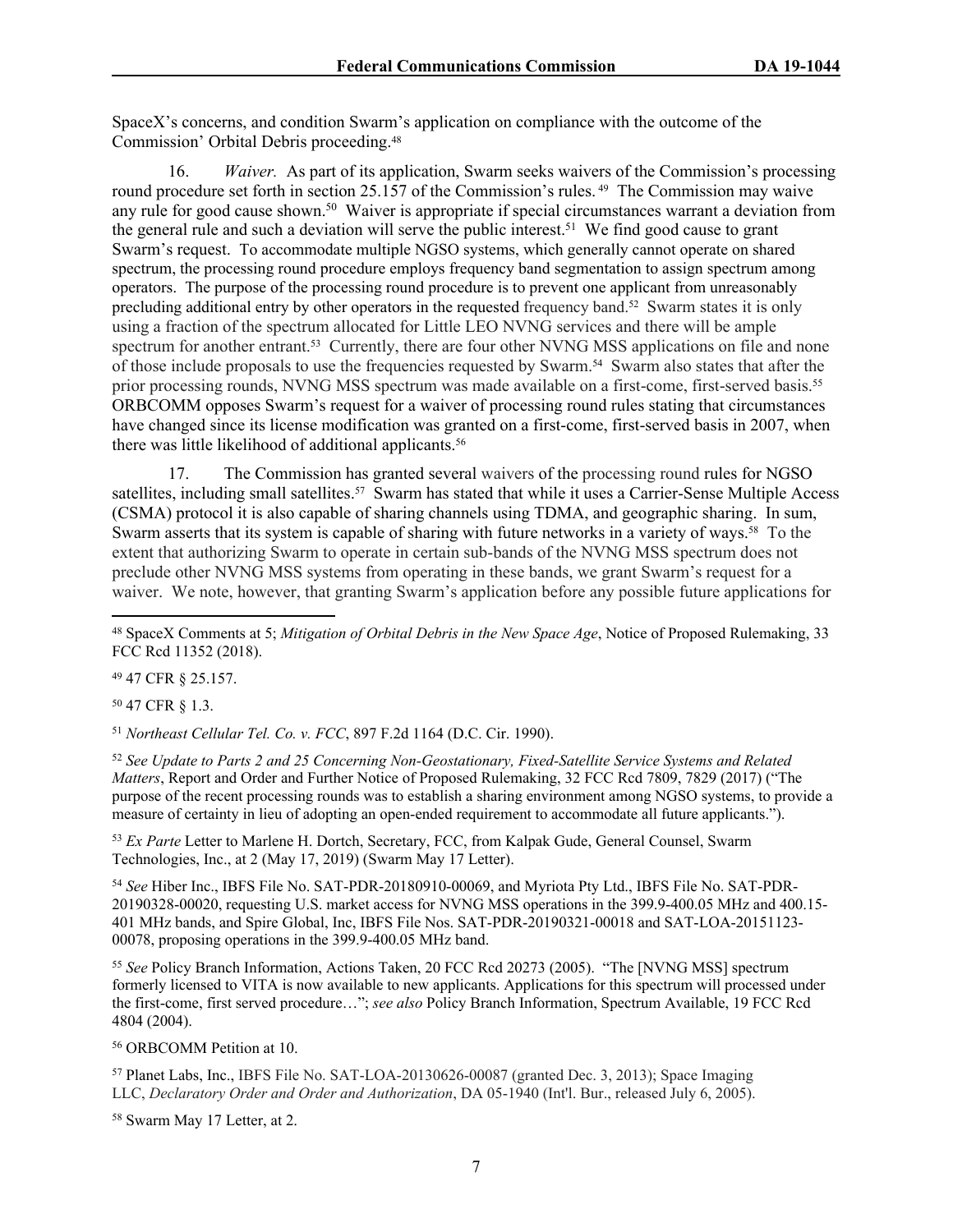the same frequencies does not confer on Swarm a higher status with respect to later authorized systems, unlike the first-come, first-served system specified in the Commission's rules for GSO-like satellite operations. Moreover, depending on the number of any such applications and their ability to effectively share spectrum, a processing round, including Swarm, may be initiated in the future to resolve mutual exclusivity concerns.

# **IV. ORDERING CLAUSES**

18. Accordingly, IT IS ORDERED that the Application filed by Swarm Technologies, Inc. is GRANTED, as set forth in this Memorandum Opinion, Order and Authorization, pursuant to section 309(a) of the Communications Act of 1934, as amended, 47 U.S.C. § 309(a). Swarm Technologies, Inc. is AUTHORIZED to construct, deploy, and operate 150 satellites capable of operating in the 137-138 MHz (space-to-Earth) and in the 148-149.95 MHz (Earth-to-space) bands in accordance with the technical specifications set forth in its application and in compliance with the Commission's rules, unless waived herein, and subject to the following conditions:

- a. Swarm is authorized to operate in the following sub-bands: 137.0250-137.1750 MHz, 137.3275-137.3750 MHz, 137.4725-137.5350 MHz, 137.5850-137.6500 MHz, and 137.8125-138.0000 MHz (space-to-Earth); and 148.2500-148.5850 MHz, 148.6350- 148.7500 MHz, and 149.9000-149.9500 MHz (Earth-to-space).
- b. Swarm's operations in the frequency range 137.825-138.0000 MHz (space-to-Earth) will be conducted on a secondary basis.
- c. Swarm must coordinate its operations in the bands listed above with U.S. Government systems operating in the same bands.
- d. Swarm's operations must comply in general with the emission limitations set forth in section 25.202(f) of the Commission's rules. However, in frequencies below 136.9875 MHz, the power flux density on the Earth generated by downlink transmissions from a Swarm space station must not exceed -175 dB(W/m2)/4kHz.
- e. The total number of satellites deployed during the license term, including technically identical replacement satellites deployed pursuant to 47 CFR § 25.113(i), must not exceed 600. Swarm must report within 30 days, by submission to the International Bureau Filing System, if at any point the percentage of satellites that have failed prior to their planned end of life at approximately 300-kilometer altitude exceeds ten percent (excluding any satellites lost due to launch failures).
- f. Swarm's operations in the frequency band 137-138 MHz will be conducted in accordance with any coordination agreement between Swarm and the Department of Commerce Frequency Management Office to protect NOAA meteorological satellite systems operating within this frequency band.

19. IT IS FURTHER ORDERED that this authorization IS SUBJECT to the following requirements:

- a. Swarm must post a surety bond in satisfaction of 47 CFR §§ 25.165(a)(1) & (b) no later than November 16, 2019, and thereafter maintain on file a surety bond requiring payment in the event of a default in an amount, at minimum, determined according to the formula set forth in 47 CFR § 25.165(a)(1); and
- b. Swarm must launch 50 percent of the maximum number of proposed space stations, place them in the assigned orbits, and operate them in accordance with this authorization no later than October 17, 2025, and must launch the remaining space stations necessary to complete its authorized service constellation, place them in their assigned orbits, and operate them in accordance with the authorization no later than October 17, 2028. 47 CFR § 25.164(b).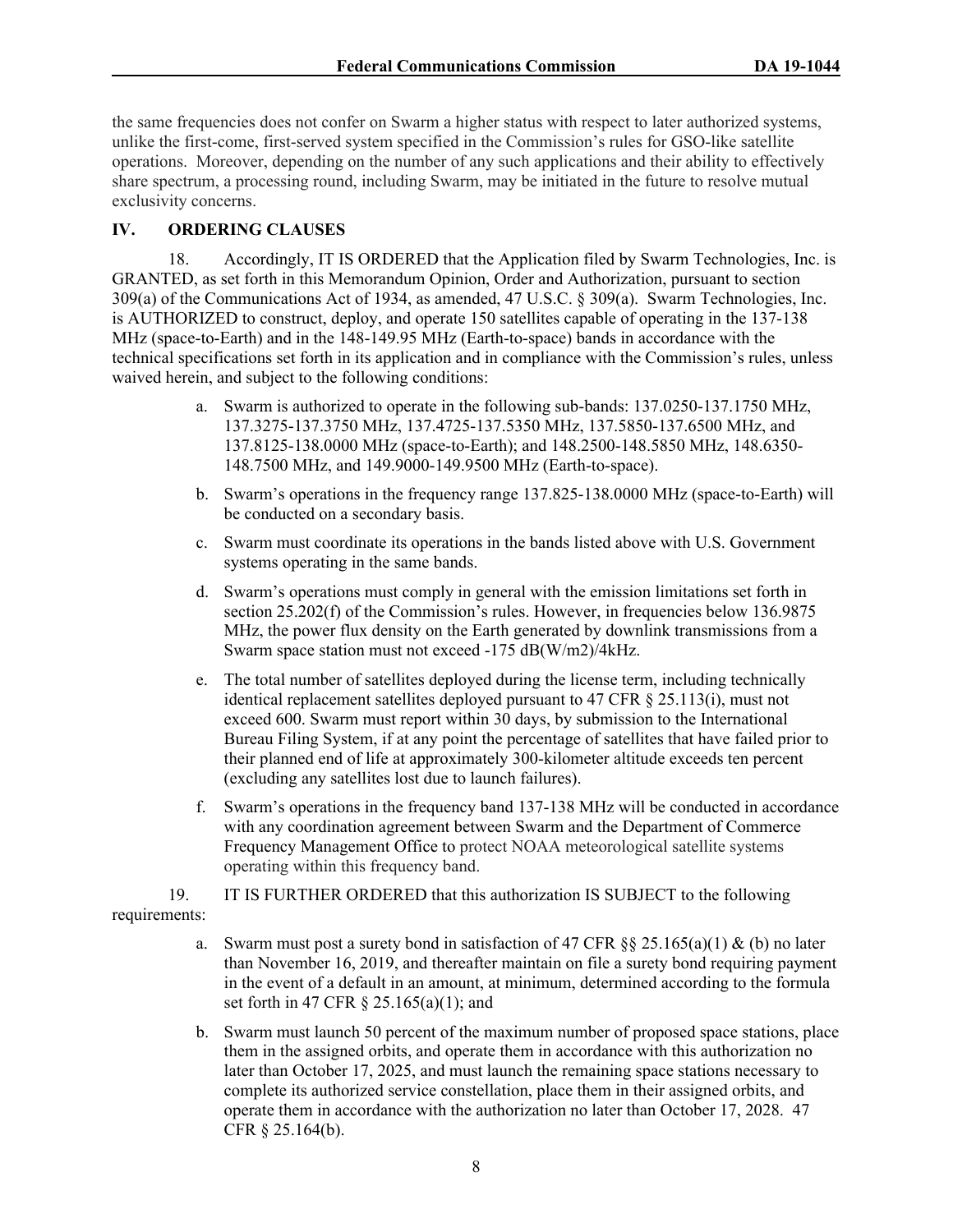c. Failure to post and maintain a surety bond will render this authorization null and void automatically, without further Commission action. Failure to meet the milestone requirements of 47 CFR § 25.164(b) may result in Swarm's authorization being reduced to the number of satellites in use at the milestone date. Failure to comply with the milestone requirements of 47 CFR § 25.164(b) will also result in forfeiture of Swarm's surety bond. By November 1, 2025, Swarm must either demonstrate compliance with this milestone requirement or notify the Commission in writing that the requirement was not met. 47 CFR § 25.164(f).

20. Swarm Technologies, Inc. must timely provide the Commission with the information required for Advance Publication, Coordination, and Notification of the frequency assignment(s) for this constellation, including due diligence information, pursuant to Articles 9 and 11 of the ITU Radio Regulations. This authorization may be modified, without prior notice, consistent with the coordination of the frequency assignment(s) with other Administrations, [47 CFR § 25.111\(b\)](https://1.next.westlaw.com/Link/Document/FullText?findType=L&pubNum=1000547&cite=47CFRS25.111&originatingDoc=I77a75087765d11e9bbbcd57aa014637b&refType=RB&originationContext=document&transitionType=DocumentItem&contextData=(sc.Search)#co_pp_a83b000018c76). Swarm is responsible for all cost-recovery fees associated with the ITU filings, [47 CFR § 25.111\(d\).](https://1.next.westlaw.com/Link/Document/FullText?findType=L&pubNum=1000547&cite=47CFRS25.111&originatingDoc=I77a75087765d11e9bbbcd57aa014637b&refType=RB&originationContext=document&transitionType=DocumentItem&contextData=(sc.Search)#co_pp_5ba1000067d06)

21. IT IS FURTHER ORDERED that this authorization and any earth station licenses granted in the future are subject to modification to bring them into conformance with any rules or policies adopted by the Commission in the future, including *[Mitigation of Orbital Debris in the New Space Age](https://1.next.westlaw.com/Link/Document/FullText?findType=Y&serNum=2046066375&pubNum=0004493&originatingDoc=Ic12e37ecb8f511e9b8aeecdeb6661cf4&refType=CA&originationContext=document&transitionType=DocumentItem&contextData=(sc.Search))*, [Notice of Proposed Rulemaking, 33 FCC Rcd 11352 \(2018\)](https://1.next.westlaw.com/Link/Document/FullText?findType=Y&serNum=2046066375&pubNum=0004493&originatingDoc=Ic12e37ecb8f511e9b8aeecdeb6661cf4&refType=CA&originationContext=document&transitionType=DocumentItem&contextData=(sc.Search)).

22. IT IS FURTHER ORDERED that Swarm Technologies' earth stations are subject to the requirements of Footnote US323 of the U.S. Table of Frequency Allocations, 47 CFR § 2.106, Footnote US323.

23. IT IS FURTHER ORDERED that the request of Swarm Technologies, Inc for a waiver of the processing round procedures specified in section 25.157 IS GRANTED.

24. IT IS FURTHER ORDERED that the Petition to Deny, Dismiss, or Hold in Abeyance filed by ORBCOMM Licensee Corporation is DENIED.

25. IT IS FURTHER ORDERED that Swarm Technologies, Inc. is afforded 30 days from the date of release of this Order to decline this authorization as conditioned. Failure to respond within that period will constitute formal acceptance of the authorization as conditioned.

26. IT IS FURTHER ORDERED that this Order is issued pursuant to section 0.261 of the Commission's Rules, [47 CFR § 0.261](https://1.next.westlaw.com/Link/Document/FullText?findType=L&pubNum=1000547&cite=47CFRS0.261&originatingDoc=Ib64f5c852bde11dbbb4d83d7c3c3a165&refType=LQ&originationContext=document&transitionType=DocumentItem&contextData=(sc.Search)). Petitions for reconsideration under section 1.106 or applications for review under section 1.115 of the Commission's Rules, [47 CFR §§ 1.106](https://1.next.westlaw.com/Link/Document/FullText?findType=L&pubNum=1000547&cite=47CFRS1.106&originatingDoc=Ib64f5c852bde11dbbb4d83d7c3c3a165&refType=LQ&originationContext=document&transitionType=DocumentItem&contextData=(sc.Search)) and [1.115,](https://1.next.westlaw.com/Link/Document/FullText?findType=L&pubNum=1000547&cite=47CFRS1.115&originatingDoc=Ib64f5c852bde11dbbb4d83d7c3c3a165&refType=LQ&originationContext=document&transitionType=DocumentItem&contextData=(sc.Search)) may be filed within 30 days of the date of public notice of this Order.

#### FEDERAL COMMUNICATIONS COMMISSION

Jose P. Albuquerque Chief, Satellite Division International Bureau